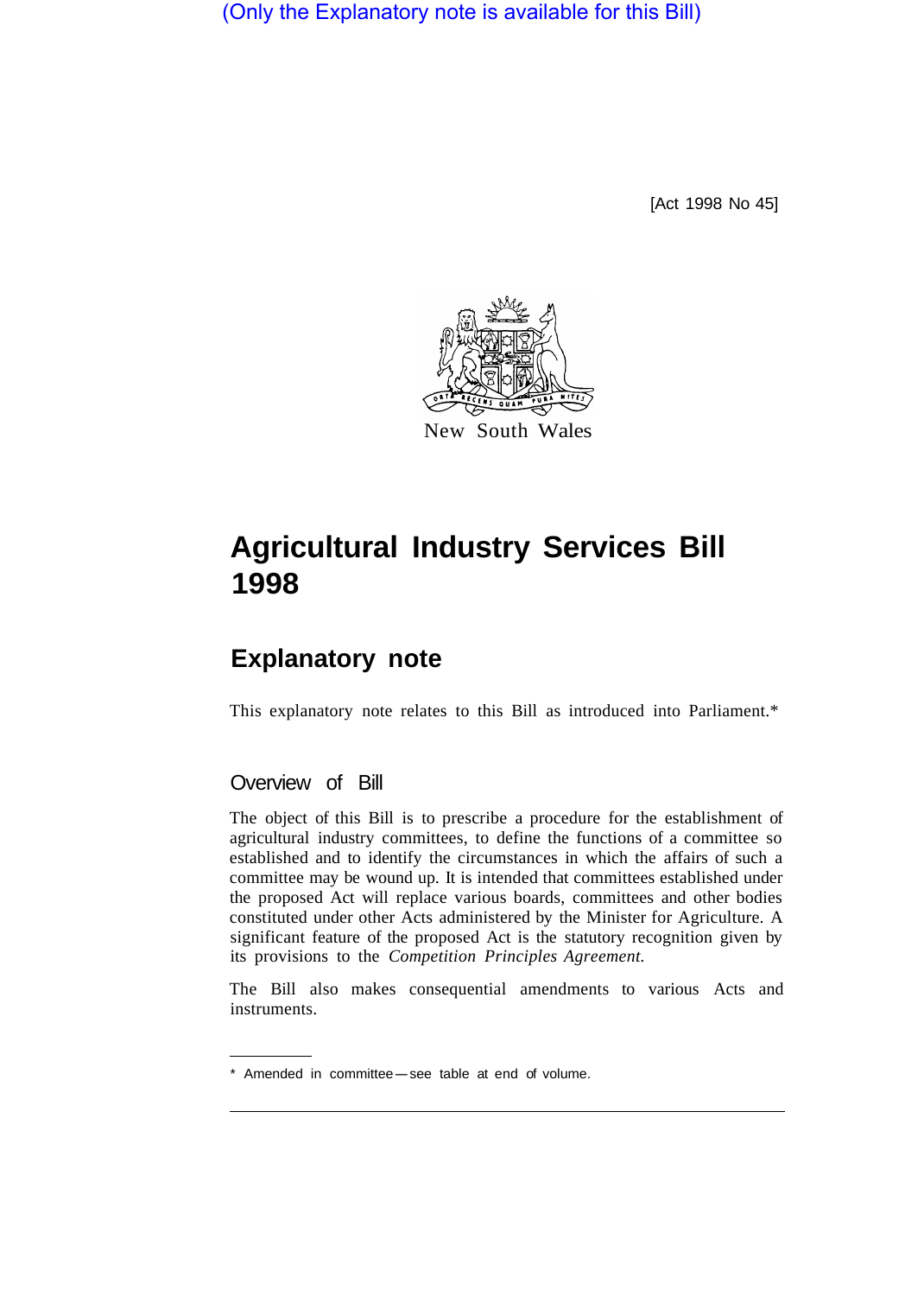Explanatory note

# Outline of provisions

# **Part 1 Preliminary**

**Clause 1** specifies the name (also called the short title) of the proposed Act.

**Clause 2** provides for the commencement of the proposed Act on a day or days to be appointed by proclamation.

**Clause 3** defines certain words and expressions for the purposes of the proposed Act. These include *agricultural industry service, committee, commodity, Competition Principles Agreement, constituent, Departmental inspector, foundation regulation, primary producer* and *primary product.* 

# **Part 2 Agricultural industry services committees**

## **Division 1 Procedure for establishing committees**

**Clause 4** describes the procedure for making a regulation to establish a new committee (that is, a committee that is not intended to continue an existing body). The making of such a regulation requires an initial application from primary producers, a poll among primary producers affected by the proposal and the concurrence of the Premier. Before such a regulation is made, due regard must be had to the *Competition Principles Agreement.* Such a regulation is referred to in the proposed Act as a *foundation regulation.* 

**Clause 5** describes the procedure for making a regulation to establish a committee to continue an existing body (where the body may be an existing committee whose foundation regulation is due for repeal under the *Subordinate Legislation Act 1989* or may be a body established under some other Act). The making of such a regulation requires the concurrence of the Premier. Before a regulation is made, due regard must be had to the *Competition Principles Agreement.* Such a regulation is also referred to in the proposed Act as a *foundation regulation.* 

**Clause 6** deals with the matters for which a committee's foundation regulation must make provision in relation to the committee's constitution and functions. In particular, the regulation must contain core provisions with respect to the class of primary producers, the area of operations, the commodities and the agricultural industry services for which the committee is constituted.

Explanatory note page 2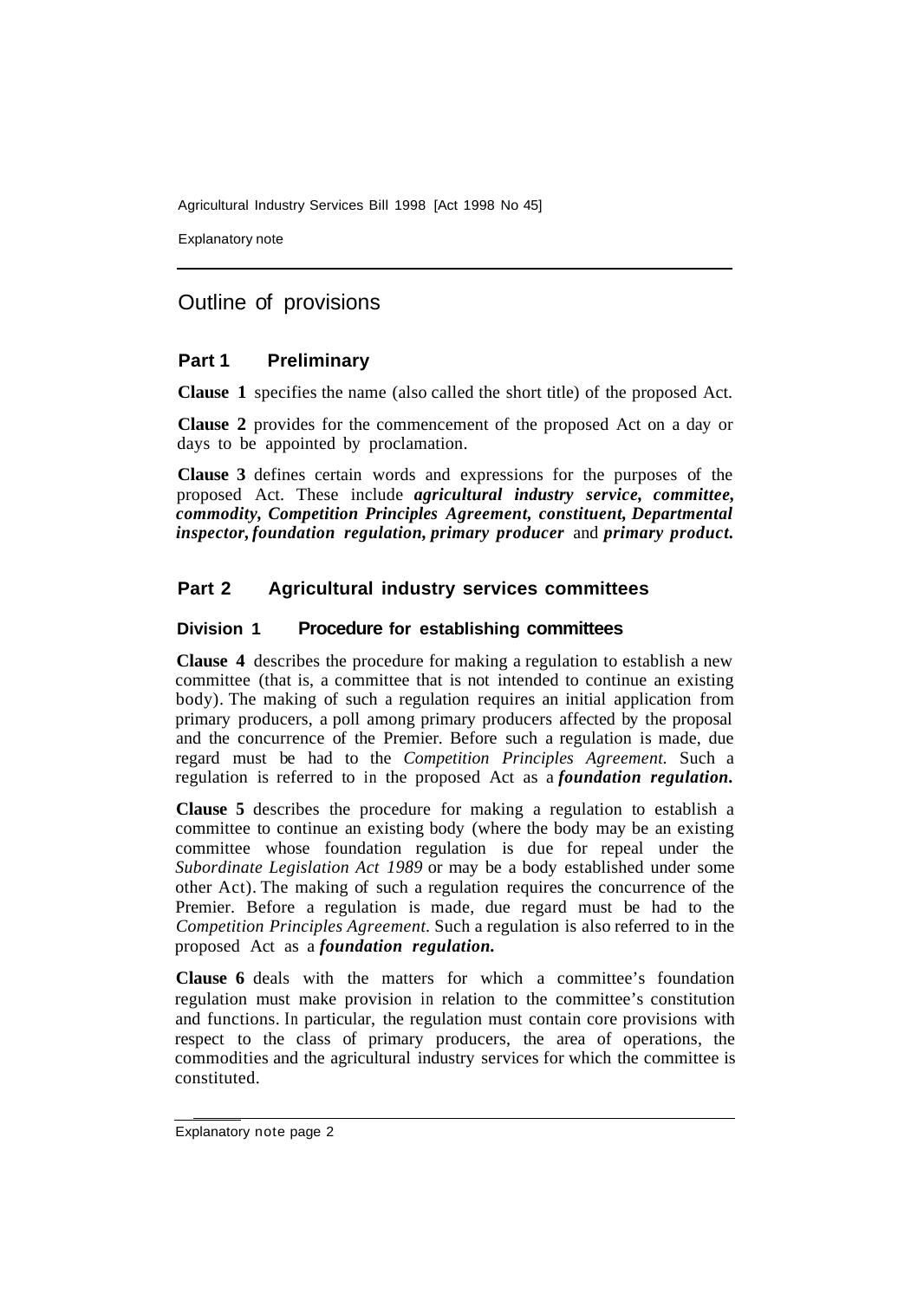Explanatory note

#### **Division 2 Constitution and functions of committees**

**Clause 7** provides that, on the day on which a committee's foundation regulation takes effect, the committee established by the regulation is constituted by the proposed Act as a corporation under the corporate name given to it by the regulation. The clause also provides that a committee established to continue a former body is taken to be a continuation of, and the same legal entity as, the former body. The clause also gives effect to Schedule 1, which contains general provisions with respect to the membership and procedure of a committee.

**Clause 8** provides that a committee must compile and maintain a register of its constituents and their voting entitlements, both for polls and elections.

**Clause 9** provides that a committee's principal function is to perform the agricultural industry services specified in its foundation regulation, and that it has such other functions as are conferred or imposed on it. In the exercise of its functions, a committee is to be subject to such lawful instructions from its constituents as are supported by more than half of the votes cast in a poll in which more than half of the committee's constituents cast votes. For the purpose of exercising its functions, a committee may enter into, and perform its obligations under, an arrangement with any other body with respect to the orderly provision of agricultural industry services to primary producers within the combined areas of operations of both bodies.

**Clause 10** provides that a committee may employ staff and engage contractors.

**Clause 11** provides that a committee may delegate its functions.

**Clause 12** requires a committee to have an official seal and provides for the circumstances under which a seal may be applied to a document.

**Clause 13** exempts a committee's members and staff, and persons acting under the direction of the committee, from personal liability for acts and omissions occurring in the purported exercise of the committee's functions.

## **Division 3 Accountability**

**Clause 14** provides for the conduct of meetings of a committee's constituents. A general meeting will be required every 12 months. The clause also gives effect to Schedule 2, which contains general provisions with respect to the procedure for such a meeting.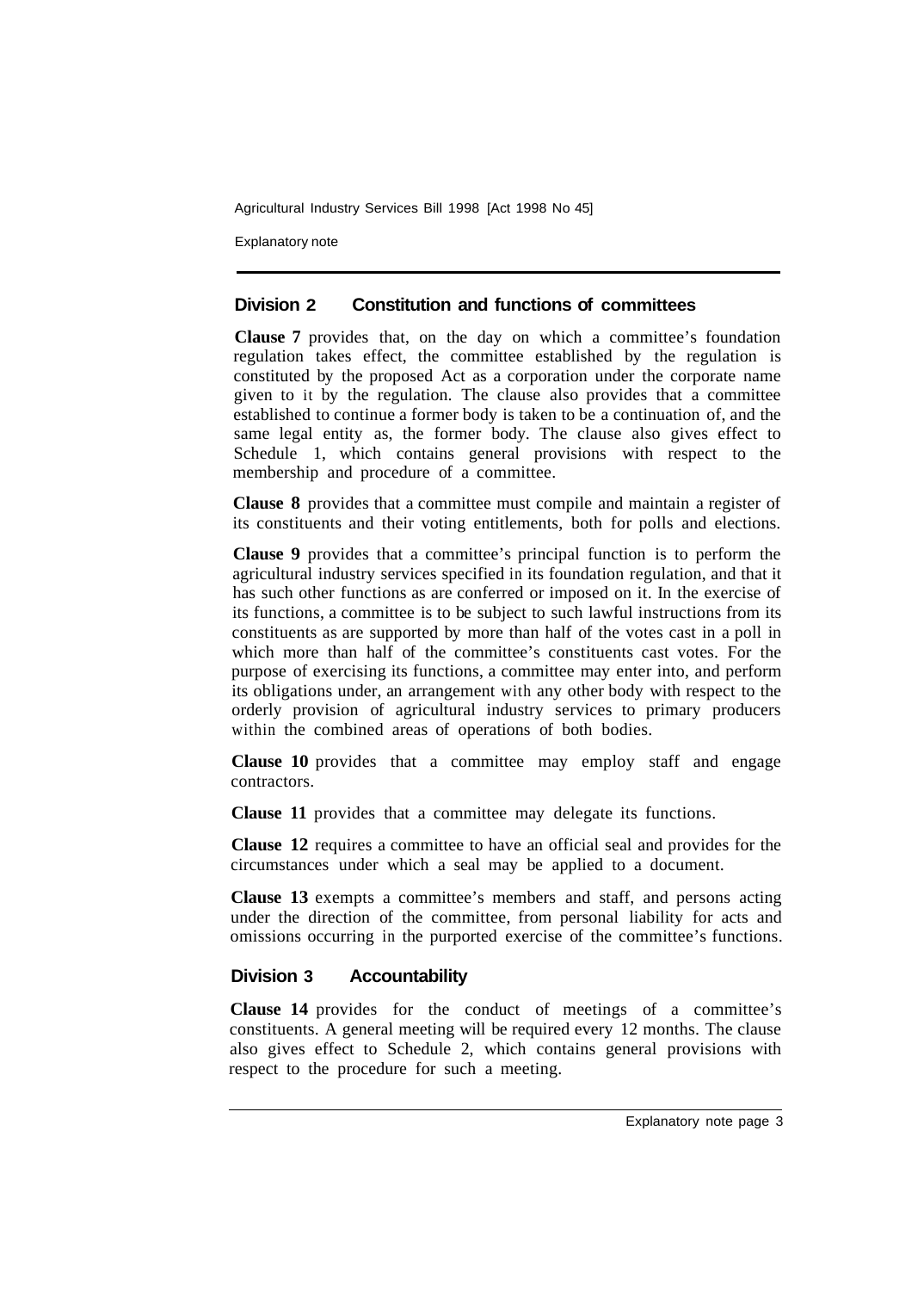Explanatory note

**Clause 15** provides for the preparation of 5-year plans with respect to a committee's proposed work and activities. These plans will have to be revised each year. Copies of each such plan, together with copies of the committee's annual report on its work and activities, will be required to be sent to the committee's constituents.

**Clause 16** entitles the Director-General of the Department of Agriculture to receive notice of, and to attend, all meetings convened by a committee and empowers the Director-General to monitor, and report to the Minister on, the work and activities of a committee.

**Clause 17** empowers a Committee's constituents to call for a poll on questions relating to the amendment of the core provisions of the committee's foundation regulation (referred to in clause 6), to the committee's exercise of its functions and to the proposed winding up of the committee's affairs. Before such a poll is taken. due regard must be had to the *Competition Principles Agreement.* 

## **Division 4 Winding up of committee's affairs**

**Clause 18** provides that the winding up of a committee's affairs may be proposed by the Minister (on his or her own motion) by the committee's constituents (by means of a request of the kind referred to in clause 17) or by the committee (by notice in writing to the Minister).

**Clause 19** deals with the action that is to be taken where such a proposal is made by a committee, and involves a call for public submissions and then, if the public submissions so warrant. the conduct of a poll.

**Clause 20** defines the circumstances in which a committee's affairs are to be wound up.

**Clause 21** deals with the procedure by which a committee's affairs are to be wound up.

# **Division 5 Amendment and repeal of foundation regulations**

**Clause 23** deals with the circumstances in which a committee's foundation regulation may be amended or repealed.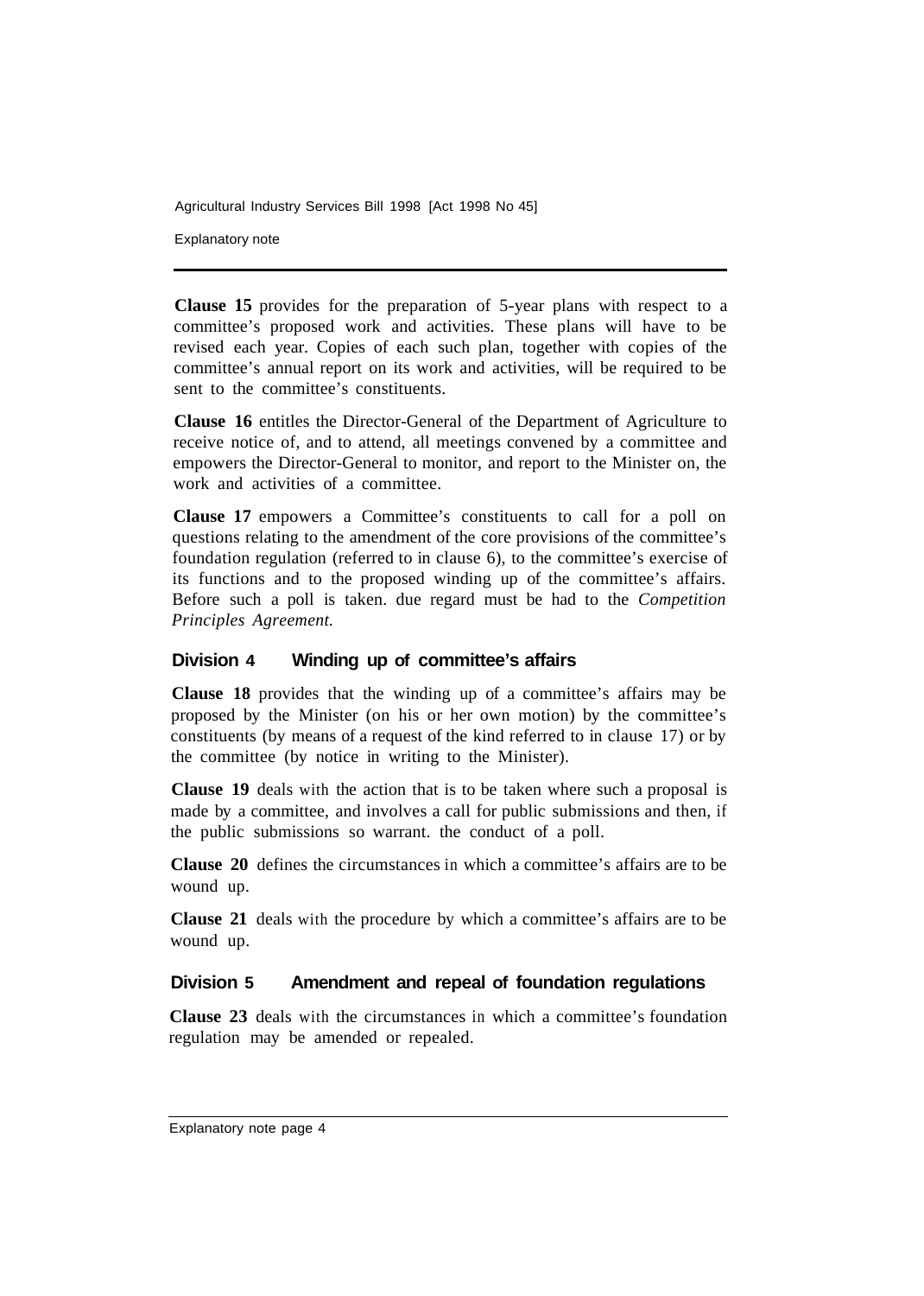Explanatory note

# **Part 3 Finance**

# **Division 1 Rates**

**Clause 23** empowers a committee to levy rates on its constituents in accordance with a resolution of its constituents or a proposal supported by the poll for the establishment of the committee.

**Clause 24** provides that a committee levies rates on its constituents by serving rate notices on them. It details what a rate notice must include and specifies when a rate falls due.

**Clause 25** provides for the charging of interest on rates that are due but unpaid.

## **Division 2 Fees and charges for goods and services**

**Clause 26** empowers a committee to impose fees and charges for the agricultural industry services provided by it.

# **Division 3 Funds**

**Clause 27** requires a committee to establish a general fund and to establish special funds for each of the agricultural industry services provided by it. **Clause 28** identifies the money that must be paid into each of the various

funds.

**Clause 29** authorises the making of payments out of the various funds.

**Clause 30** authorises internal loans between funds.

**Clause 31** provides for the investment of funds.

## **Division 4 Miscellaneous**

**Clause 32** provides that a committee's financial year is the financial year prescribed by the committee's foundation regulation. subject to a different financial year being determined by the Treasurer under section 4 (1A) of the *Public Finance and Audit Act 1983.* 

# **Part 4 Enforcement**

**Clause 33** empowers a Departmental inspector to require persons to furnish the inspector with such information as is reasonably necessary to enable the inspector to ascertain whether the person is a primary producer for whom a committee is or is to be established and, if so, the extent of that person's activities as a primary producer.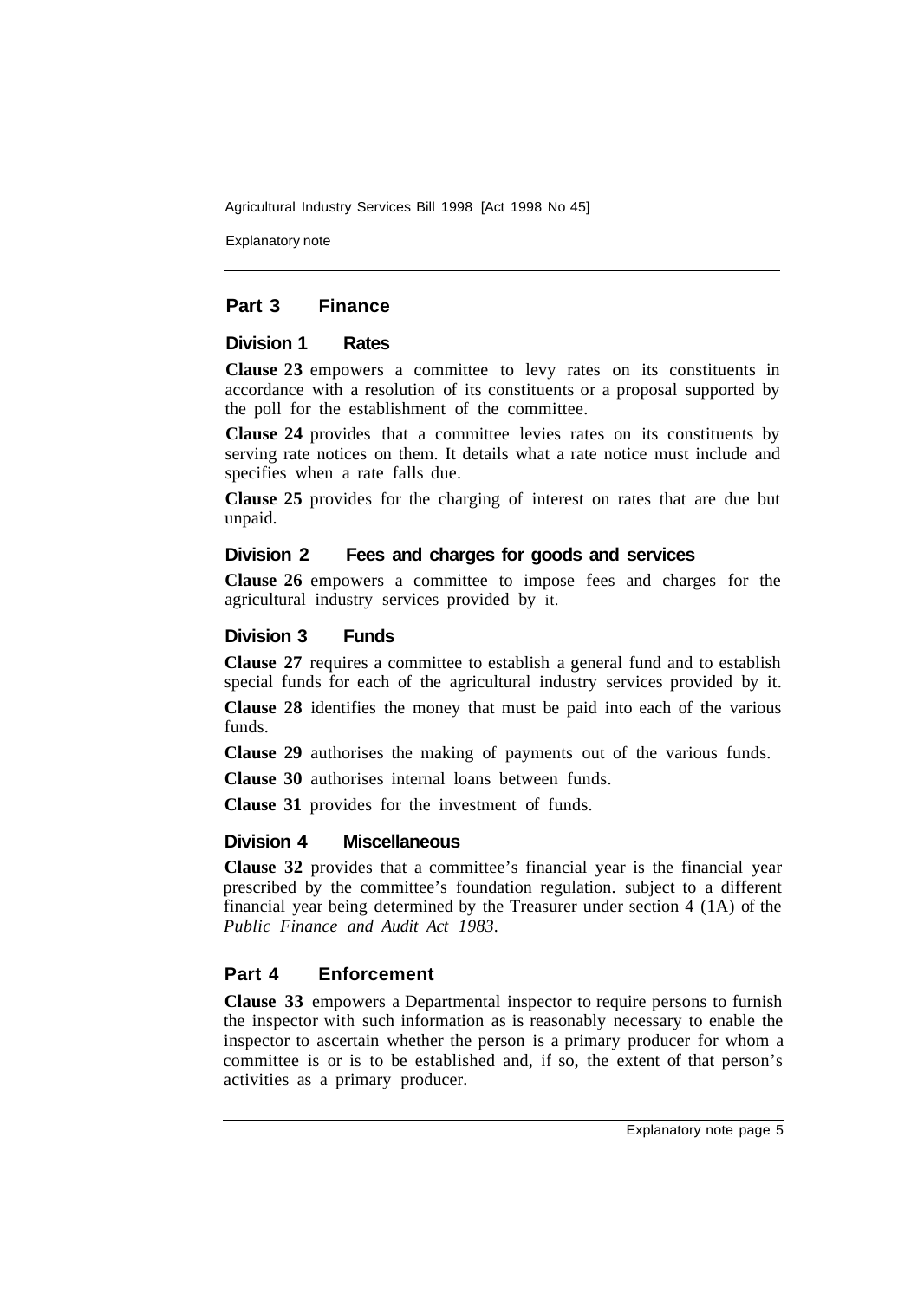Explanatory note

**Clause 34** confers powers of entry onto private land on a Departmental inspector.

**Clause 35** requires notice to be given to the owner or occupier of land in respect of which such a power of entry is proposed to be exercised.

**Clause 36** authorises the use of reasonable force for the purpose of gaining entry to land.

**Clause 37** requires care to be taken by a Departmental inspector in the exercise of a power of entry on land.

**Clause 38** deals with the payment of compensation for damage arising out of a Departmental inspector's exercise of a power of entry on land.

**Clause 39** requires a Departmental inspector to carry a certificate of authority when exercising a power of entry on land.

**Clause 40** prohibits the exercise of a power of entry in relation to residential premises otherwise than with the consent of the occupier of the premises or under the authority of a search warrant.

**Clause 41** deals with the issuing of search warrants, and provides for the application to such warrants of the *Search Warrants Act 1985.* 

#### **Part 5 Miscellaneous**

**Clause 42** provides that a person who is aggrieved by a decision of a committee as to the inclusion of the person's name in, or the exclusion of the person's name from, the committee's register of constituents, or as to the amount of a rate levied on the person, may appeal to the local land board against the committee's decision.

**Clause 43** provides that the proposed Act binds the Crown.

**Clause 44** provides that a committee may recover as a debt any money that is due to it but remains unpaid.

**Clause 45** provides for the service of documents on persons.

**Clause 46** provides for the service of documents on committees.

**Clause 47** requires the Director-General to prepare annual reports on the Director-General's work and activities under the proposed Act.

**Clause 48** prohibits the misuse or unauthorised disclosure of information obtained under the proposed Act.

Explanatory note page 6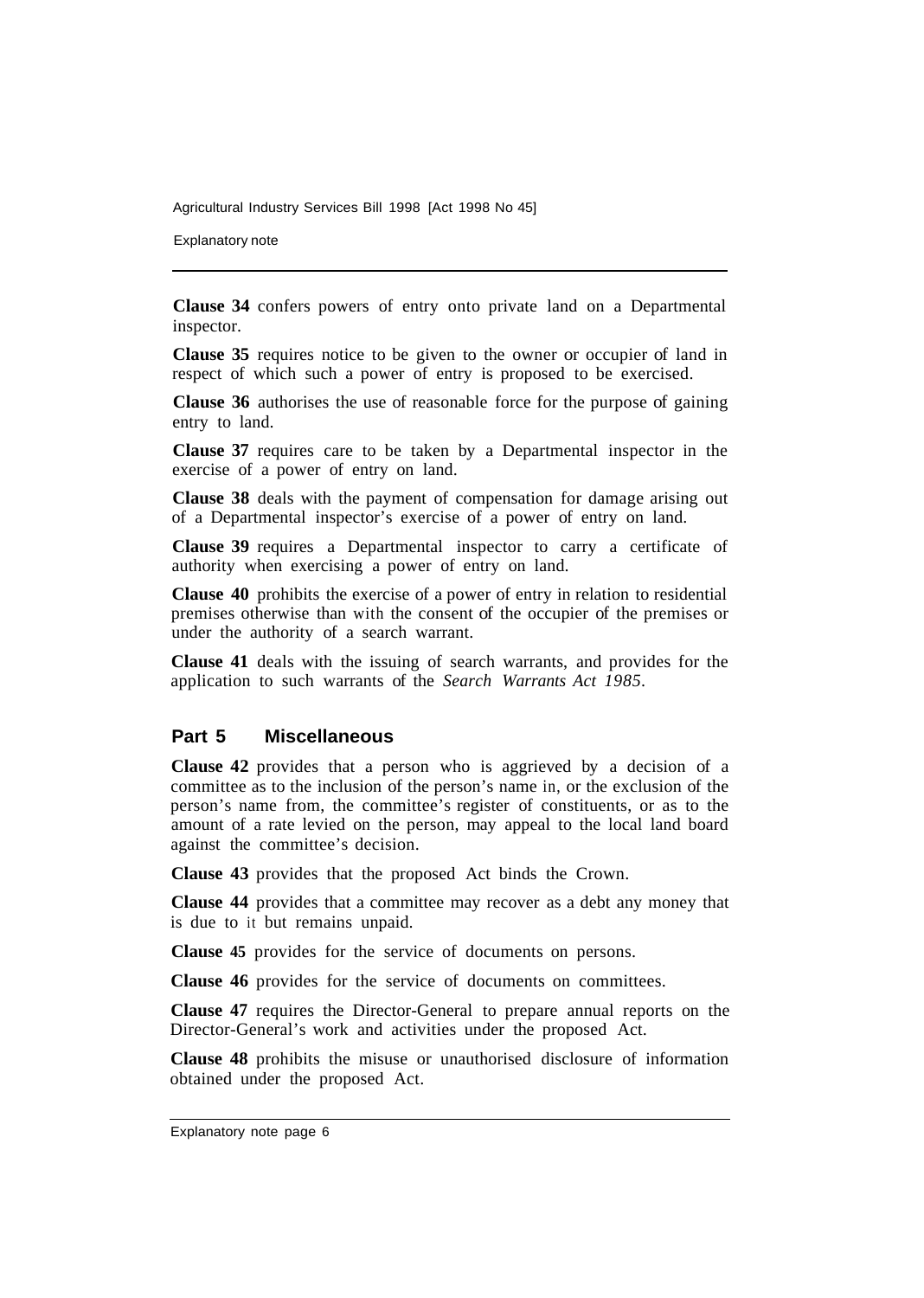Explanatory note

**Clause 49** provides that proceedings for an offence against the proposed Act or the regulations under the proposed Act are to be dealt with summarily before a Local Court constituted by a Magistrate sitting alone.

**Clause 50** renders the directors and managers of a corporation liable for offences under the proposed Act that are committed by the corporation.

**Clause 51** empowers the Governor to make regulations for the purposes of the proposed Act.

**Clause 52** is a formal provision giving effect to a Schedule of consequential amendments to other Acts and instruments.

**Clause 53** provides for the review of the proposed Act as soon as possible after the expiry of 5 years from the date of assent to the proposed Act.

#### **Schedule 1 Membership and procedure of an agricultural industry services committee**

This Schedule deals with matters relating to the membership (Part 1) and procedure (Part 2) of a committee, including:

- (a) terms of office (clause l),
- (b) remuneration (clause 2),
- (c) the appointment of deputy members (clause 3),
- (d) the circumstances in which a vacancy is taken to arise in a member's office (clause 4),
- (e) how a vacancy in office is to be filled (clause 5),
- (f) the appointment of a chairperson and deputy chairperson (clause 6).
- (g) the disclosure of pecuniary interests (clause 7),
- (h) the effect of certain other Acts on a member's appointment (clause S).
- (i) the quorum for a meeting (clause 9),
- (j) the identification of. and the powers of. the presiding member at a meeting (clause 10),
- (k) voting at a meeting (clause 11),
- (l) transaction of committee business outside meetings (clause 12),
- (m) the keeping of minutes (clause 13).
- (n) the convening of a committee's first meeting (clause 14).